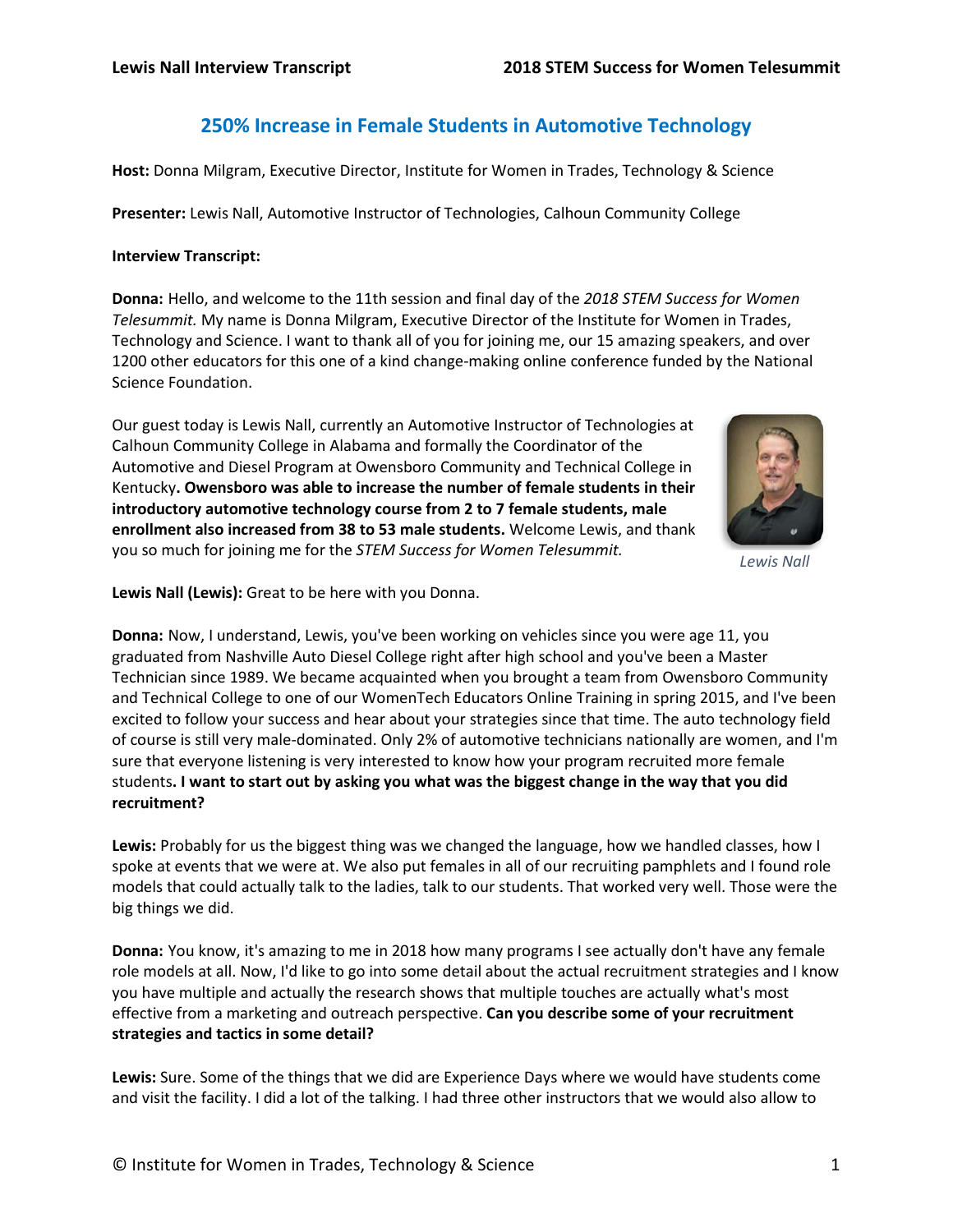talk. We were all trained in how to properly recruit and how to be inclusive in our conversations with them. We also visited high schools. We had a cobra that we had built that we took and did recruitment at high schools. We had videos that we sent to the high school and they actually played and we made sure to have female role models in those. Some of the other things we did, is I went and presented at classes. I actually went to my college and presented in some of the classrooms where I found students with undeclared majors.

**Donna:** Okay. So let me just back up a minute and let's go to the event that was held at the college and that was an automotive experience day for high schools. I know that you were able to get two female students from that event. **And one of the things that I've seen at events like that is that you have the automotive program, but the high school students are in a position where they can choose what they want to go and they don't come over to automotive. It's like not where they're headed to, so how did you actually get the female students to come over to your classroom on that high school experience day at your college.**

**Lewis:** For us, all of the students got to look at all of the programs. That's a really easy way to make sure you get to touch everybody. The other thing is we would bring one of our female students that was in class, we would make sure that she was with us. When the buses were unloading and all the kids were there, she would be out there with us and that helped to attract them to our program.

### **Donna: Okay, so was it actually required that they go to every program?**

**Lewis:** In some of the high schools that were small enough, maybe just 300, 400 students, yes. They were able to actually come through and we would set it up to where it was just a constant flow of students coming through, everybody had 10 minutes or 15 minutes, depending on how many students.

### **Donna: So they were required to go each different program area at your college?**

### **Lewis:** Yes.

**Donna:** And that is key. So I'm going to spend a minute on this here, because I have worked with colleges where repeatedly I've seen this. The students would sign up in advance, what they want to see. And invariably, female students having this on their radar screen, they just signed up for things that are traditionally female. So there's a huge lost opportunity. So the fact that all of the students were required to go through different rotation makes a huge difference. I just want to call that out for our audience, because I'm sure that some of them have also let students select and when you do it in that way, then none of the female students would end up in automotive. And that is how you got two of the female students, so I really wanted to focus on that. Let's talk in some more detail about the high schools. **When you presented at the high schools, what kind of classes were you presenting to?**

**Lewis:** A lot of times at the high school I did two different avenues. Sometimes you go in and you get to present to an entire class, sometimes I got to speak to all of the juniors or all of the seniors. So that works really well, cause they get to know you. The other thing is that they have Career Days, so I'll be at a booth with students walking around going to all of the different booths and I'm very outgoing, so I tend to try to grab the students and get them to come over there. I always make sure I have something interactive. I make sure that whatever I have that is interactive is non-threatening, so everybody wants to come over and play. Also, counselors sometimes would have students sign up. That one is probably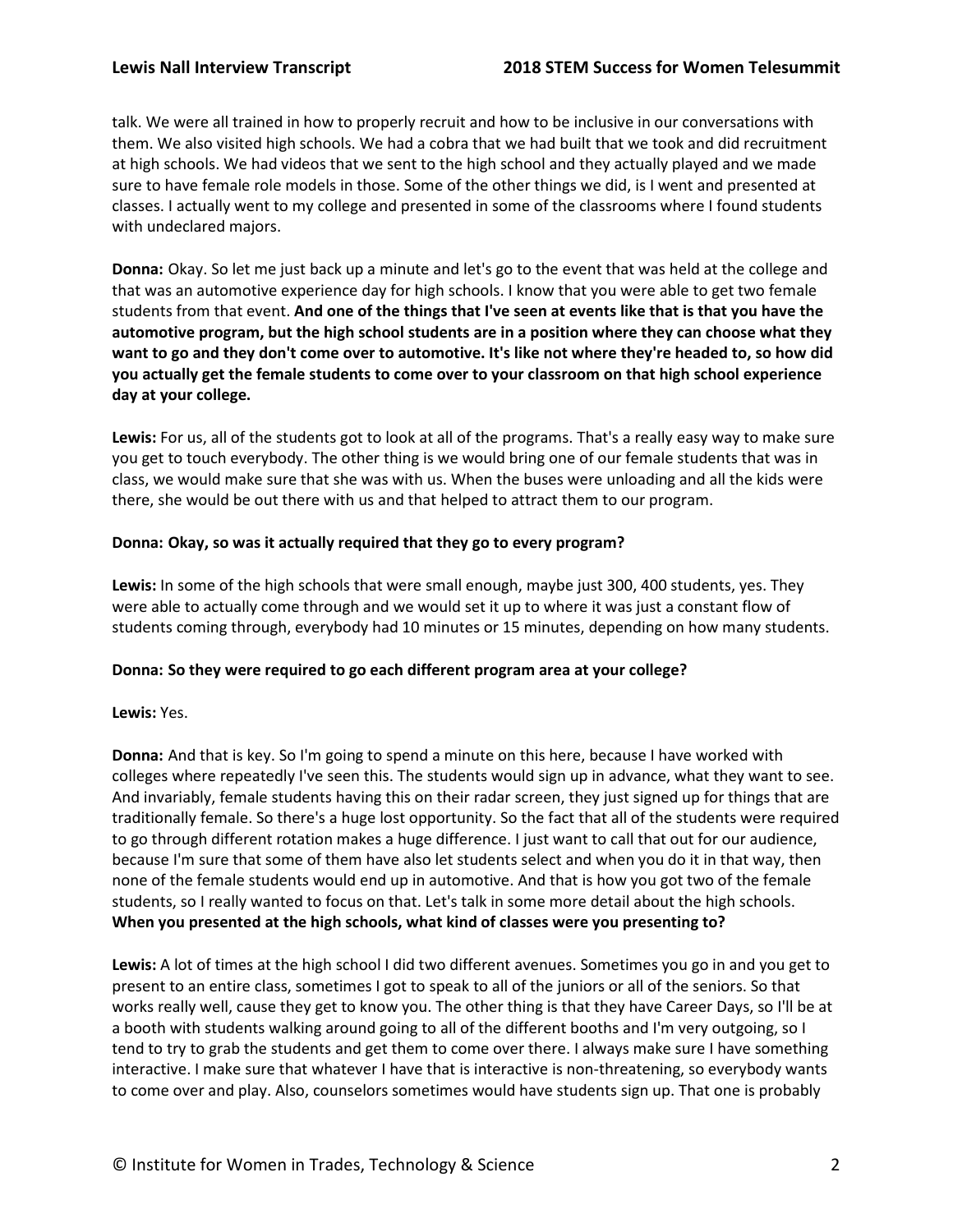not as an effective way to reach female students, but I think in almost every presentation I've done at a high school, there's at least one or two females in it.

**Donna:** Okay. What I have in my notes, and of course we presented before at an ATE, Advance Technology Education conference at the National Science Foundation (NSF), I think it was that Automotive Experience Day where you got the female students, is that right?

**Lewis:** Yes ma'am.

**Donna:** Okay. So that's what ended up being most effective for you, and I want to bring that up because I think it's really important that you only had a couple of female students to start, but one of them was willing, as you say, to participate in that Experience Day and be a visible female role model. Of course you're male, but having that female student, you only need one to get started.

**Lewis:** Yes.

**Donna:** And if you don't have one in your program, you can also look to see if maybe there's someone in the community who's worked in that capacity that might be willing to help or a former student, so again you only need one to get started**. Now I know that you also recruited from within the college. Could you talk about the English class presentation, the GED presentation?**

**Lewis:** Yes, the English class. What we did is we looked and tried to find the classes where there would be the most undeclared students. One of those is predominantly English, because everybody has to have it. So I would go into the English class and just talk about opportunities, of course all of the technical fields, but really promoting automotive too. So that works really well and they're students that are already in college, so they're right there.

**Donna:** They're already enrolled at your college, already affiliated, already loyal. **What about the General Educational Development program (GED)?**

**Lewis:** The GED program was really neat. We made flyers that had female role models, but also had female students actually working in the lab. One of the students was in that crisis point in life and had some real tough times, and she saw one of those and all of my information was on there. She contacted me and later came to school and graduated.

**Donna:** That's awesome. This is, by the way, from a survey that you did of your female students through a local news story in the paper that ran for free. Can you just tell us a little about that?

**Lewis:** Yeah that was really neat. We built a '65 AC Cobra through the program and they came in and did a news story on it. We were talking about the opportunities for all students and I believe in the article we talked about how it wasn't just for men anymore. It's inclusive for all genders. She loved it, came, met up with us and enrolled.

**Donna: Great. Now you talked about what worked, can you talk about also what didn't work for your program? I know that you tried some other recruitment strategies and some of them did not work.**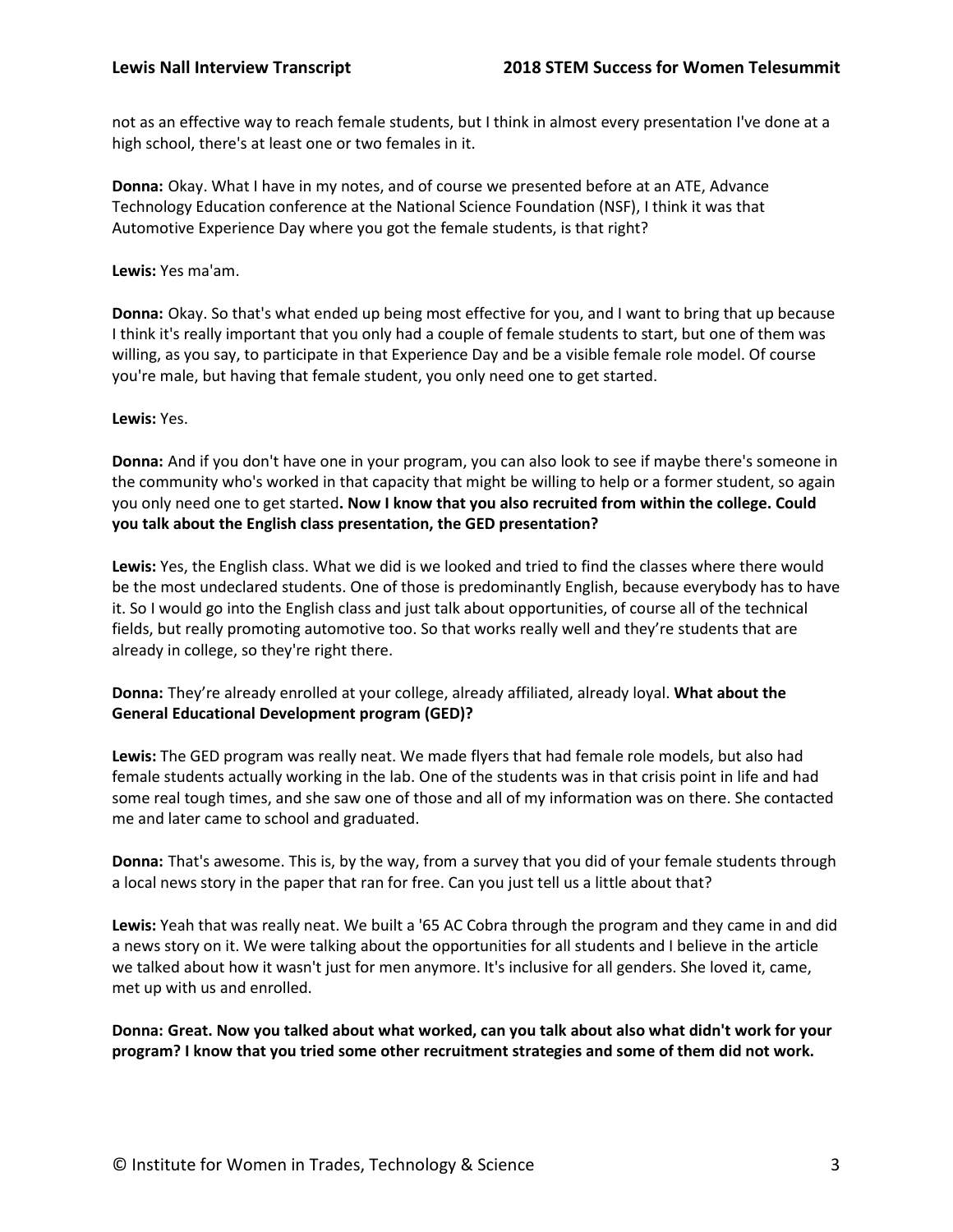**Lewis:** We spent a ton of time on email campaigns. We really worked hard on trying to make it grab attention, send out blanket emails to all of the college. That never got any response. I think it's because we get so many emails today, if it's not something directly related to us we tend to bypass it or overlook it. I also did a lot of large, general audience speaking, especially at the college. I didn't get the connection, if you will. Target audiences always worked much better for me or small enough audiences that I can make the connection with the people that are there.

**Donna:** So this was like a large, general assembly and you got 5 minutes or 10 minutes. That was not effective for you.

**Lewis:** That was not effective. One other thing that is new, that I discovered later, is sending female students into the workplace to get the experience before they're prepared. That backfired on me a little bit. So making sure that my female students were prepared for what that experience is going to be like when they're going to the workforce.

**Donna:** Work-based activities have been very effective for leveling the playing field, but as something that you do after you've been in the training itself. Is that what I'm hearing you're saying, your lesson learned was?

**Lewis:** Yes, lesson learned. When I went through the training with you that was something that we picked up on. Actually from day one we started, as soon as I came in, I met with female students.

**Donna:** One thing I'm curious about, Owensboro, I've actually done a WomenTech Training onsite there. In the past you participated in our online training, but I've been onsite. **It's a very rural community and automotive is a very rural profession, so speaking of work based, was there any resistance to these women in the workplace. Would they have a hard time getting jobs?**

**Lewis:** Yes. We had to do some training within the industry as well. It's kind of like everything else, you have to get one in there. What my employers found out is when they hired a female, brought a female in there, a lot of times they kind of lift up everybody else. One of our diesel students graduated, went to work in a large diesel shop which is a tough environment to walk into sometimes. They're very traditional, so there were some things that she had to deal with, but he noticed that she was really working hard, doing a great job and actually total output in the shop began to come up just because she was kind of shaming the guys a little bit, if you will. Had to do some of that. I actually had one shop that will remain nameless that I actually had to go to the owner because they basically were saying, "Well, we don't hire girls here because they cause problems. You know, don't need to get into all of that." So I actually went to the owner, talked to him, and dealt with that situation and resolved it.

**Donna:** These are hard conversations to have. What did you say?

**Lewis:** I had a father whose daughter was in the program. She was doing a great job. He went into this facility and was talking to the owner and it was getting ready to be summer. We were working on some co-ops and he just asked if he would be willing to hire his daughter and got some very negative comments. He c back to me and said, "Is my daughter going to school and then not going to be able to get a job?" So I talked to him and then I went to the owner and explained to him the experience, what happened, told him he lost a customer because the father, of course, was very unhappy. I came at it from, "This is going to hurt in the long run. That attitude from one of your managers is really going to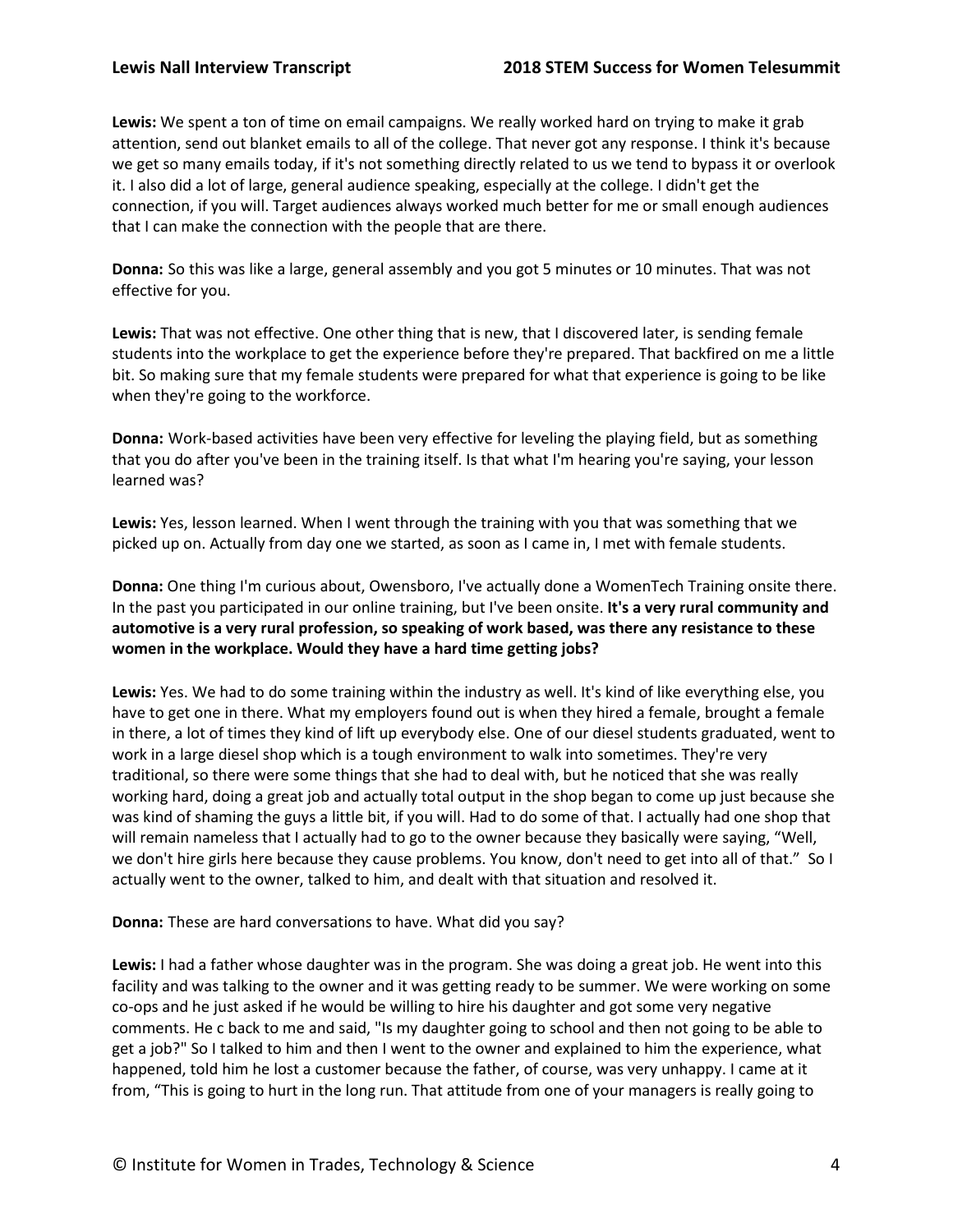hurt you." So I went out not to criticize him, I was very calm, but to talk to him and say, "Hey I'm just here to help you." If you can come in there and talk to the owner or the manager and just say, "Hey let me explain to you, here is what happened in the past. We had some of our girls go out and this is how the environment in the shop has improved, actually putting out more work." So that was the conversation.

### **Donna:** Did he actually ultimately hire someone?

**Lewis:** He did not. And she wouldn't go there, she was a little frustrated afterwards. She went into a dealership and just knocked it out of the park, did a great job. She was a very outgoing, just one of our star students.

**Donna:** Wonderful. This is the reality. It may be the law that you can't discriminate, but it doesn't mean that there isn't going to have to be conversations, so I appreciate you sharing with us how you handled that. The other thing that I've heard is that, once you had a female student go in and she did a good job, then she of course was the pioneer for that particular shop, she opened doors for other women to come in with that employer. And one of the things that I like about work-based learning activities such as internships is that it's a way for employers to also have the opportunity to have a student without having to make a commitment to employ that. But often, of course, we know that's a result.

That can level the playing field for a female student in a very traditional community, and even not in a traditional community, where it's still a problem for women really anywhere in a very male dominated career pathway to get hired. There's an opportunity for them to get their foot in the door and then for the employer to see, "Yes they have the skills," and to ultimately offer them a position, so I appreciate your sharing that with us. **Now I'm curious, what kind of money can students make when they come out with an AS in Auto Technology or a certificate and get their certifications?**

**Lewis:** It's going to really vary on the skill set of the students. Top students doing really well, depending on whether they go to a dealership or dependent on how busy the shop is, can make anywhere 39 up into the 40s and 50s starting out. Here where I am now in Alabama, the Huntsville area, which is a fairly large city, a good technician can pull \$100,000 a year out of that. Now he's going to earn it. He's going to be busy, going to really work. We actually, here in Huntsville, have a female working in one of the Huntsville Ford dealership. I got to talk to her last week.

**Donna:** So it could be a "She's going to be really busy". **I would imagine that must be a quite a lot of money in a very rural area where the cost of living is less expensive than some of the major urban areas. And this is with just an AS or a certificate?**

**Lewis:** Yes. A student with an AS degree has the whole package. They're going to write a little better, their critical thinking is going to be a little better. Now it doesn't mean that I don't have students that graduate with certificates that just are phenomenal. They're just gifted in that area. But we really encourage them, and most employers today are willing to pay a little more in the very beginning if they have the degree, so it really helps them get them a little higher pay rate.

# **Donna: Now what type of certifications do they need to have?**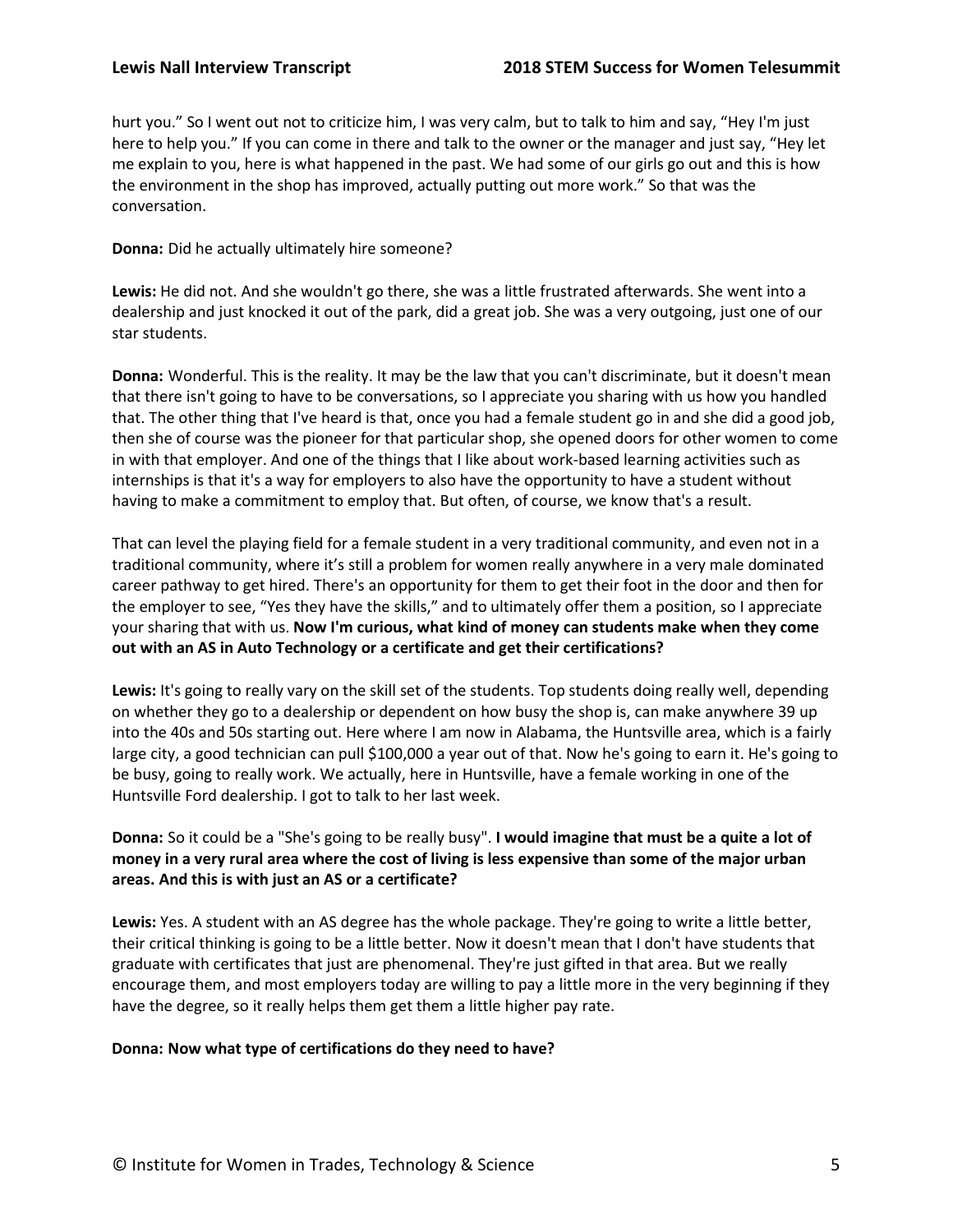**Lewis:** In their final class they take their Automotive Service Excellence or ASC certificates. That's about all there is in automotive. Now if you go to work at a GM dealership or a Ford dealership or a Toyota dealership, they would have certificates that GM gets or that Ford gets, but that's after they're already working most of the time.

# **Donna: Okay. Now I know that when you were at Owensboro, and you shifted now to another college, you had some long term recruitment strategies that you had started. Can you just talk a little bit about those?**

**Lewis:** What we started doing, and we're really surprised at how well it worked, was teacher training for STEM teachers. So we brought in our STEM teachers and for four days we worked with them. We were training them in Advance Transportation Fuels, but we also had some of our female students in there volunteering with us when we were doing the training. So that allowed us to open up conversations, especially with STEM teachers in the high school and in community colleges too. Some of them didn't realize that females can participate in the automotive field. I had a female welding instructor that I would bring into the class just in lunch time to talk to the teachers about her experiences. So that was very effective.

We also did a summer academy. We called it the COBRA academy where we brought in high schools and they spend a week with us. We did a lot of hands-on, just a lot of fun automotive, alternative fuels, that was amazingly diverse. We had a lot of females come to that and we actually were able to recruit females into the college. Some of them didn't come to my program, but just from the exposure they went into other programs.

**Donna:** Wow, that is great, and that was a high school summer academy. Some of them came from that academy and to your program and into the college in general. That is wonderful. **Now I know that you're in a different position, are you still planning on recruiting more females? Talk a little bit about what you're doing in your new position.**

**Lewis:** In my new position I've already recruited two role models. I have two females. One does a lot of service writing at a Nissan dealership and the other one is a technician at a very large Ford dealership. I've met with both of them, they've agreed to do an interview with me and we're going to develop the role model video to send out to the high schools about what we're doing here. So I've got that. We also are in the process of putting together our materials, and of course all of that will have females in it. I'm swiping a couple of pictures from my previous place, and we'll also go into these shops where these women are working and take some of their pictures while they're working, and we'll have that with our stuff as well.

**Donna:** Fifty percent role models! Yay!

**Lewis:** Yes. Every time.

**Donna:** I'm so excited! I'm looking forward to having you back at future Telesummits, and you can talk about your success at Calhoun. **Now before close I want to ask you, for those who are listening and would like to increase the number of female students in their auto technology programs what's one of piece advice you would give them in terms of getting started?**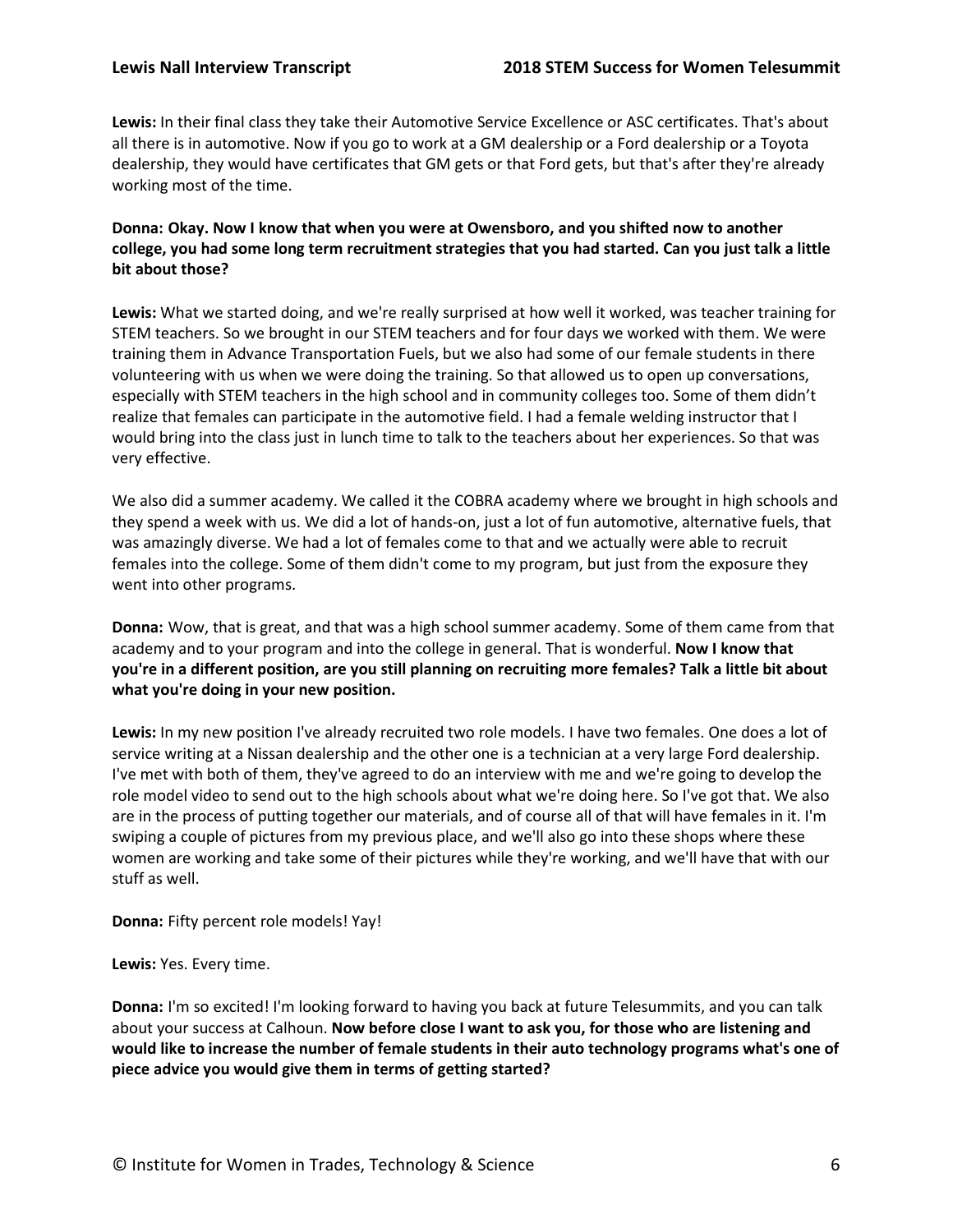**Lewis:** Don't get discourage first. It takes a little bit of time. If you can't find a female role model within your discipline, then find somebody close talk to them. Be honest with them. Be open with them. It is a little tough, can be a little intimidating. I'll just be honest, to be a male, I don't totally understand what it's like to come into that. I have done a few things in my life that were completely different from where I am, so I understand that discomfort. I'll just be honest, this has worked great for me, just saying, "Hey, I believe this is going to be an awesome experience for you." Remembering that, in education, for me the big thing is about life changing. We are making a difference in people's lives.

**Donna:** And I remember that you told me about one woman in particular, this was really a life changing experience for her to be in the auto technology program.

**Lewis:** Yeah, one of our young ladies made a lot of mistakes in life and was really in a bad place and she came in. It's really neat and really different in what we deal with today is we get students in here that have never been taught how to dress. They don't have any of the soft skills. Nobody's ever taken the time. She became one of our student workers, and she actually worked with us and got paid to work with us when she wasn't in class. And she has done phenomenal. She graduated, got her life together, has since married. And whether you marry or not, it's just for her. She actually reconnected with the father of her children and they're doing great. I actually called before we got online because I wanted to make sure that everything was still good, and they're doing very well. So that's neat.

**Donna:** That is really wonderful.

**Donna:** So the first question is, *"Were the Automotive Experience Days for high schools for female students only or for both female and male students?"* This was that high school Automotive Experience Day that we described earlier. Was it for females only? Or for females and males?

**Lewis:** It was open for everyone. That has seemed to work better for us. If we tried to say, "This is just for this group or that group", high schools don't really want to work with you as well. So we opened it up to anybody that would come.

# **Donna: So was that a pre-existing event that you had, that was co-ed?**

**Lewis:** Yes. Well, they weren't really doing much of that. That was one of our big pushes, and then the college saw how it was working for us and it became something that they did college-wide.

**Donna:** Okay, so actually it really was something that you focused on as part of your recruitment plan and then it got rolled out. So that was new, but you did it co-ed. So another question, *"Where do your graduates go after completing the program? Do they enter aftermarket component companies or manufacturers of electronics? Do they enter additional training programs? What does their career pathway look like?"*

**Lewis:** All of the above. It's neat. Some of our students would move into a dealership and become a service writer, and this is male and female, both. Some would move in and just start working on cars immediately. We had a very strong co-op program, probably closer to 95% of all of my students were working in the field before they graduated. I really worked hard to make sure everybody was getting that real life experience. A lot of our students work in parts and things like that during their education because part places and shops like that are very easy. They have a lot of evening hours. So they worked